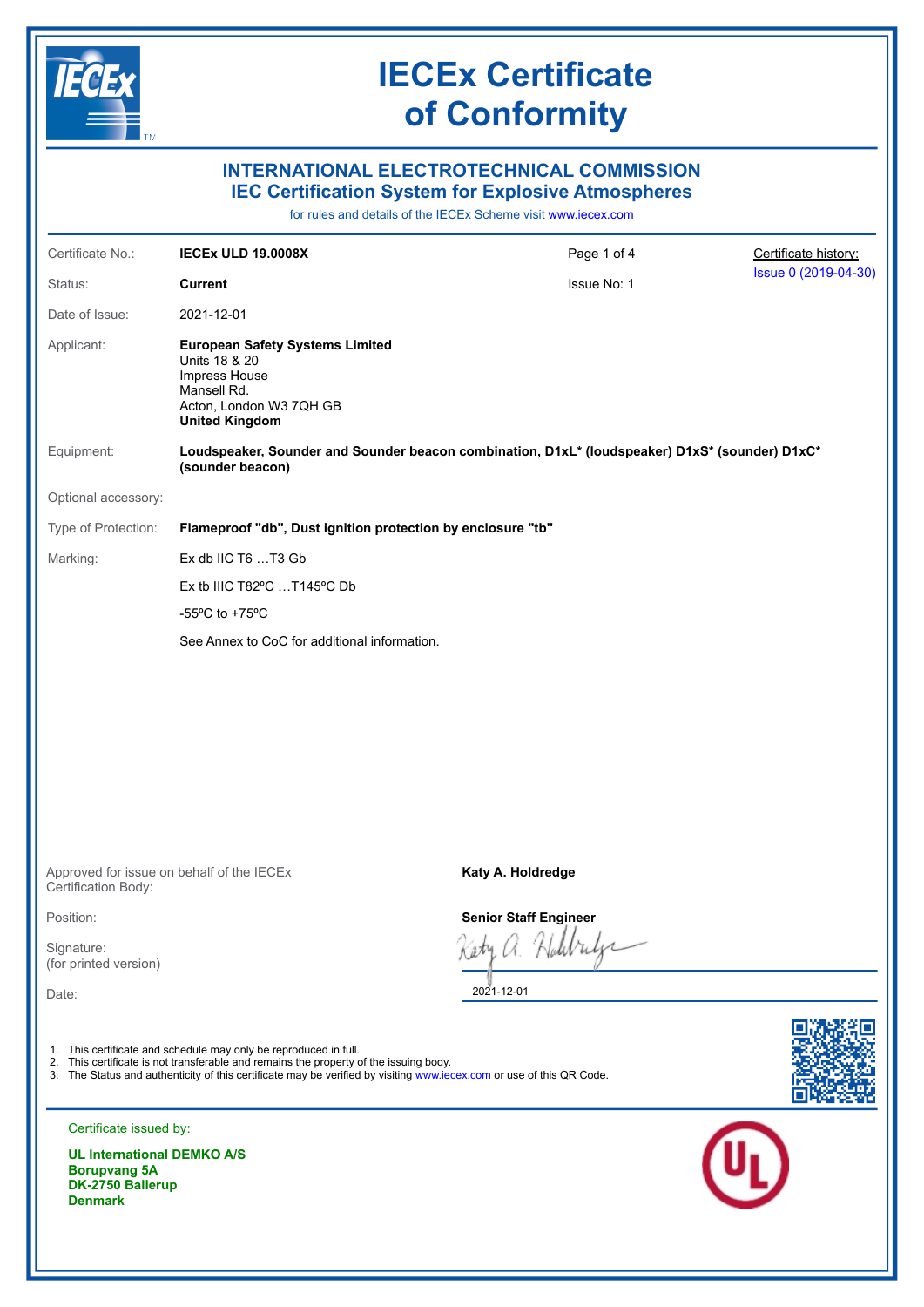

| Certificate No.:                                            | <b>IECEX ULD 19.0008X</b>                                                                                                                                           | Page 2 of 4                                                                                                                                                                                                                                                                                                                                                                                                                                      |
|-------------------------------------------------------------|---------------------------------------------------------------------------------------------------------------------------------------------------------------------|--------------------------------------------------------------------------------------------------------------------------------------------------------------------------------------------------------------------------------------------------------------------------------------------------------------------------------------------------------------------------------------------------------------------------------------------------|
| Date of issue:                                              | 2021-12-01                                                                                                                                                          | <b>Issue No: 1</b>                                                                                                                                                                                                                                                                                                                                                                                                                               |
| Manufacturer:                                               | <b>European Safety Systems Limited</b><br>Units 18 & 20<br>Impress House<br>Mansell Rd.<br>Acton, London W3 7QH GB<br><b>United Kingdom</b>                         |                                                                                                                                                                                                                                                                                                                                                                                                                                                  |
| Additional<br>manufacturing<br>locations:                   |                                                                                                                                                                     |                                                                                                                                                                                                                                                                                                                                                                                                                                                  |
|                                                             | Rules, IECEx 02 and Operational Documents as amended                                                                                                                | This certificate is issued as verification that a sample(s), representative of production, was assessed and tested and found to comply with the<br>IEC Standard list below and that the manufacturer's quality system, relating to the Ex products covered by this certificate, was assessed and<br>found to comply with the IECEx Quality system requirements. This certificate is granted subject to the conditions as set out in IECEx Scheme |
| <b>STANDARDS:</b><br>to comply with the following standards |                                                                                                                                                                     | The equipment and any acceptable variations to it specified in the schedule of this certificate and the identified documents, was found                                                                                                                                                                                                                                                                                                          |
| IEC 60079-0:2017<br>Edition: 7.0                            | Explosive atmospheres - Part 0: Equipment - General requirements                                                                                                    |                                                                                                                                                                                                                                                                                                                                                                                                                                                  |
| Edition: 7.0                                                | IEC 60079-1:2014-06 Explosive atmospheres - Part 1: Equipment protection by flameproof enclosures "d"                                                               |                                                                                                                                                                                                                                                                                                                                                                                                                                                  |
| IEC 60079-31:2013<br>Edition:2                              | Explosive atmospheres - Part 31: Equipment dust ignition protection by enclosure "t"                                                                                |                                                                                                                                                                                                                                                                                                                                                                                                                                                  |
|                                                             | This Certificate <b>does not</b> indicate compliance with safety and performance requirements<br>other than those expressly included in the Standards listed above. |                                                                                                                                                                                                                                                                                                                                                                                                                                                  |
| <b>TEST &amp; ASSESSMENT REPORTS:</b>                       | A sample(s) of the equipment listed has successfully met the examination and test requirements as recorded in:                                                      |                                                                                                                                                                                                                                                                                                                                                                                                                                                  |
| Test Reports:                                               |                                                                                                                                                                     |                                                                                                                                                                                                                                                                                                                                                                                                                                                  |
| DK/ULD/ExTR19.0008/00                                       | DK/ULD/ExTR19.0008/01                                                                                                                                               |                                                                                                                                                                                                                                                                                                                                                                                                                                                  |

Quality Assessment Report:

[GB/SIR/QAR06.0020/09](https://www.iecex-certs.com/#/deliverables/REPORT/70577/view)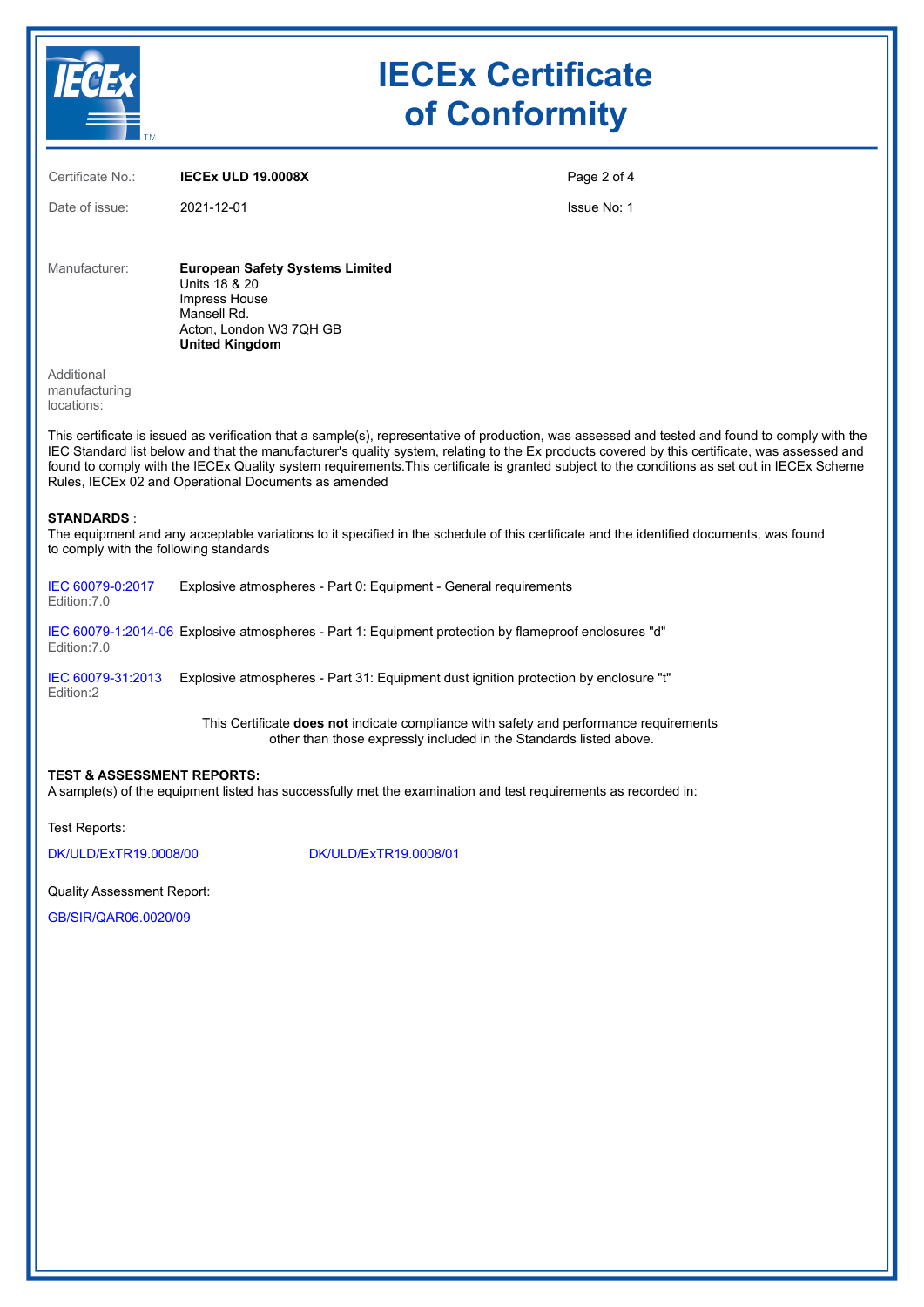

Certificate No.: **IECEx ULD 19.0008X**

Date of issue: 2021-12-01

Page 3 of 4 Issue No: 1

#### **EQUIPMENT:**

Equipment and systems covered by this Certificate are as follows:

D1xS\* (sounder) comprises an Aluminium enclosure housing components to generate selectable tones. Up to three M20 threaded entries may be provided for installation of appropriately certified cable entry devices by the end user.

The D1xL\* (loudspeaker) utilizes the same enclosures and houses components to amplify sound.

D1xC\* (sounder beacon) is the same housing as the D1xS\* except on one end the beacon assembly is mounted. The lamp is protected by a glass lens and a stainless steel wire guard. Additional electrical components associated with the operation of the 5 and 10 Joule beacon are installed within the housing and reflected by the nomenclature with "AC" or "DC" followed by the voltage

**Please see Annex for additional information.**

**SPECIFIC CONDITIONS OF USE: YES as shown below:** No repair to the flameproof joints are permitted.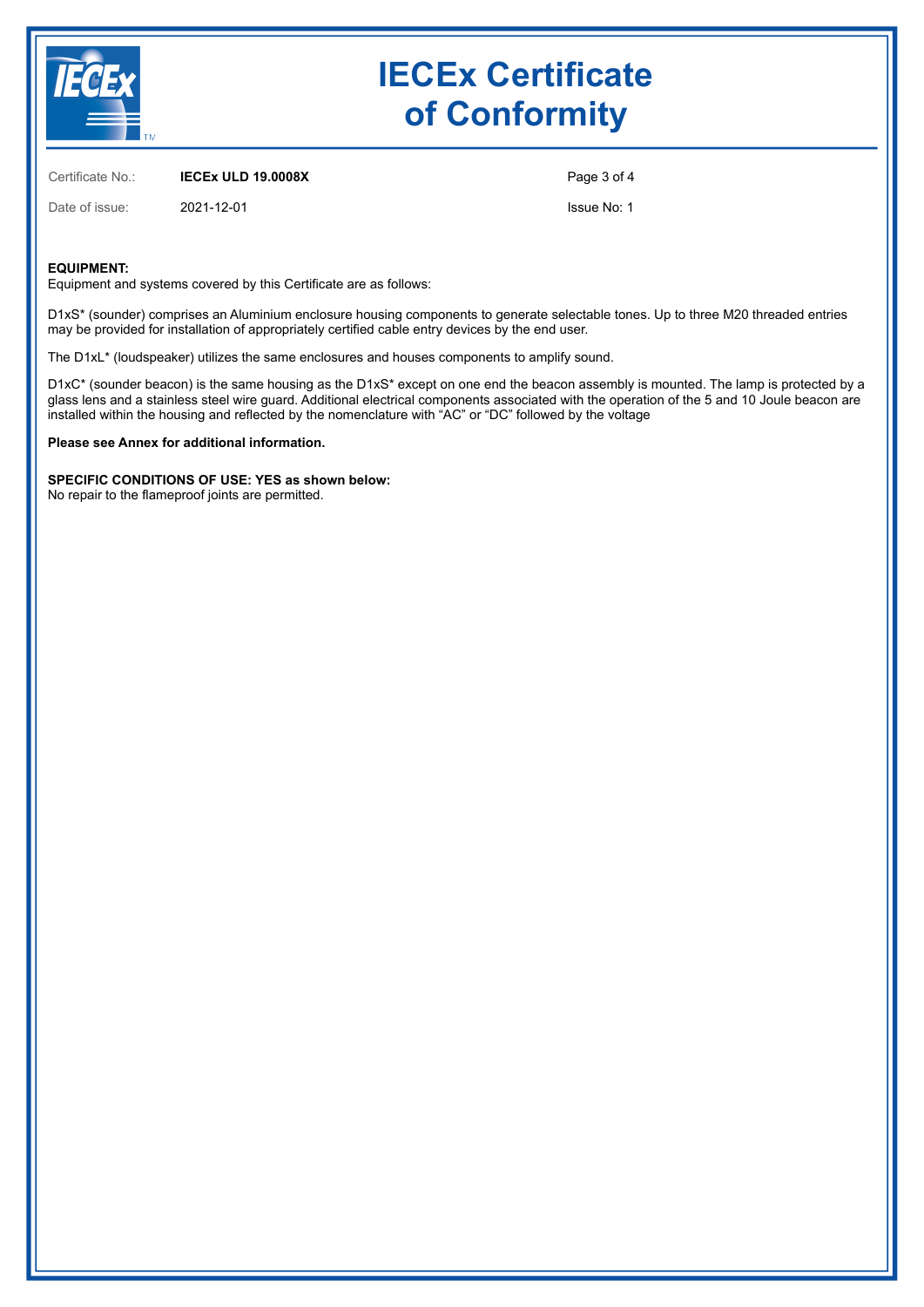

Certificate No.: **IECEx ULD 19.0008X**

Date of issue: 2021-12-01

Page 4 of 4

Issue No: 1

#### **DETAILS OF CERTIFICATE CHANGES (for issues 1 and above)**

Issue 1: Updated Sounder PCBA for all models; added new D1xL\*, D1xS2 and D1xC2 models; extended ambient temperature range -55ºC to +85ºC and all models have been evaluated for Type of Protection "tb".

**Annex:**

[Annex to IECEx ULD 19.0008X Issue 1.pdf](https://www.iecex-certs.com/#/deliverables/CERT/53124/view)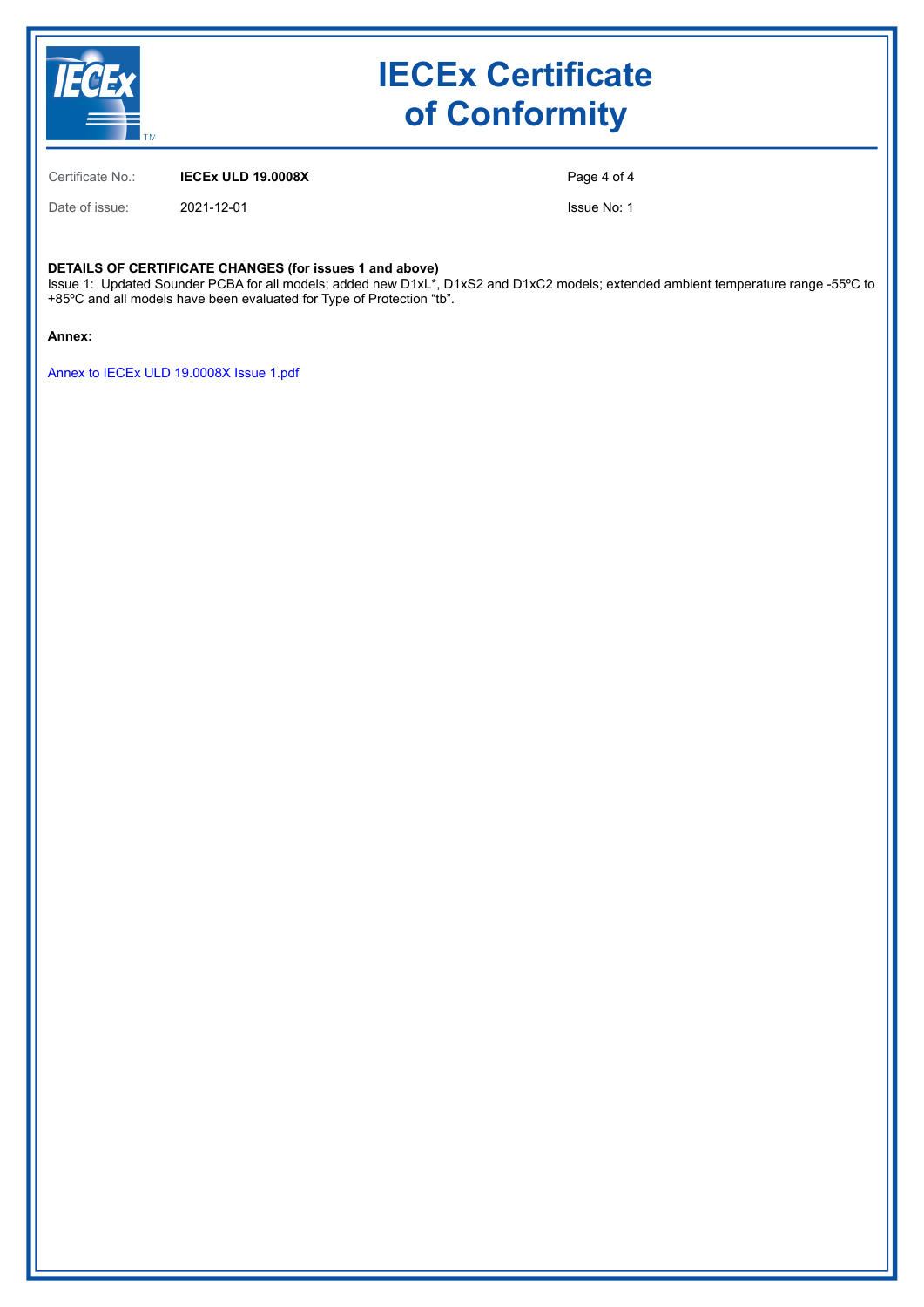

Certificate No.: IECEx ULD 19.0008X

Issue No.: 1 Page 1 of 9

### **TYPE DESIGNATION**

Loudspeaker Model Nomenclature:

D1xL1-R008-A I II III

I – Model Type D1xL1 – 15 Watt Loudspeaker D1xL2 – 25 Watt Loudspeaker

II – Input Type R008 – 8 Ohm R0016 – 16 Ohm V070 – 70V Line V100 – 100V Line AXIS – Power Over Ethernet

III – Unit Type -A – Standard Unit

Sounder Model Nomenclature:

D1xS1-AC230-A I II III

I – Model Type D1xS1 – Sounder Low Power Mode D1xS2 – Sounder Medium or High Power Mode

II – Voltage

DC024 – 24Vdc AC230 – 230Vac

III. – Unit Type -A – Standard Unit -S – SIL Unit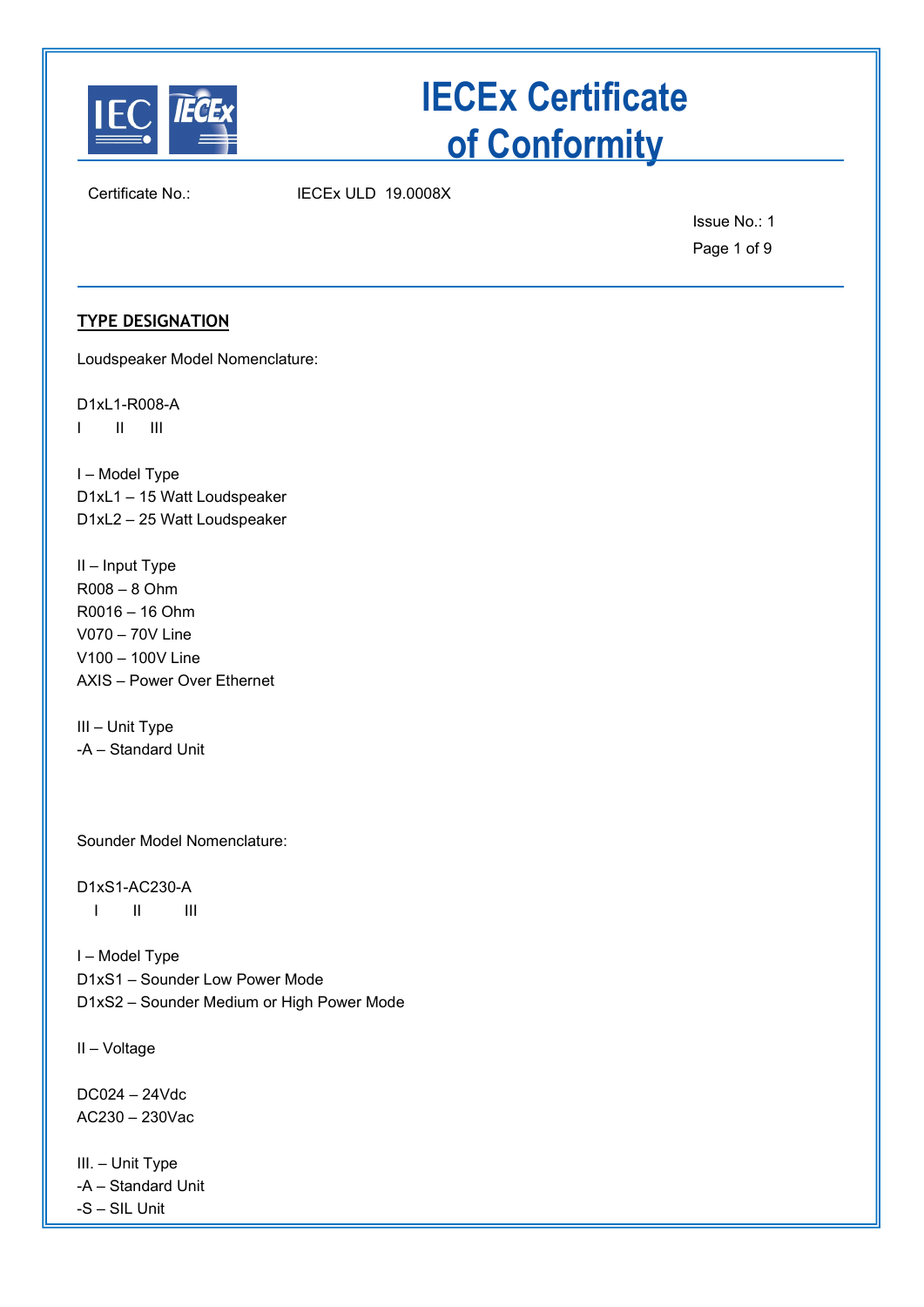

Certificate No.: IECEx ULD 19.0008X

Issue No.: 1 Page 2 of 9

Sounder Beacon Model Nomenclature:

D1xC1X05-AC230-A I II III IV

I – Model Type D1xC1 – Sounder Beacon Low Power Mode D1xC2 – Sounder Beacon Medium or High Power Mode

II – Beacon Energy  $X05 - 5$  Joule X10 – 10 Joule

III – Voltage

DC024 – 24Vdc AC115 – 115Vac AC230 – 230Vac

IV. – Unit Type -A – Standard Unit

All models detailed are permitted to use any radial or flare horn.

### **PARAMETERS RELATING TO THE SAFETY**

Loudspeakers:

| Model                                                    | Voltage Range   | Frequency |
|----------------------------------------------------------|-----------------|-----------|
| D1xL1-V070                                               | 70V Line        | N/A       |
| D1xL1-R008                                               | 10.95V Max. I/P | N/A       |
| D1xL1-R016                                               | 15.49V Max, I/P | N/A       |
| D1xL2-V070                                               | 70V Line        | N/A       |
| D1xL2-R008                                               | 14.14V Max, I/P | N/A       |
| D1xL2-R016                                               | 20,00V Max, I/P | N/A       |
| D1xL1-V070-A &<br>D1xL2-V070-A                           | 70V Line        | N/A       |
| D <sub>1xL1</sub> -V <sub>100</sub> -A &<br>D1xL2-V100-A | 100V Line       | N/A       |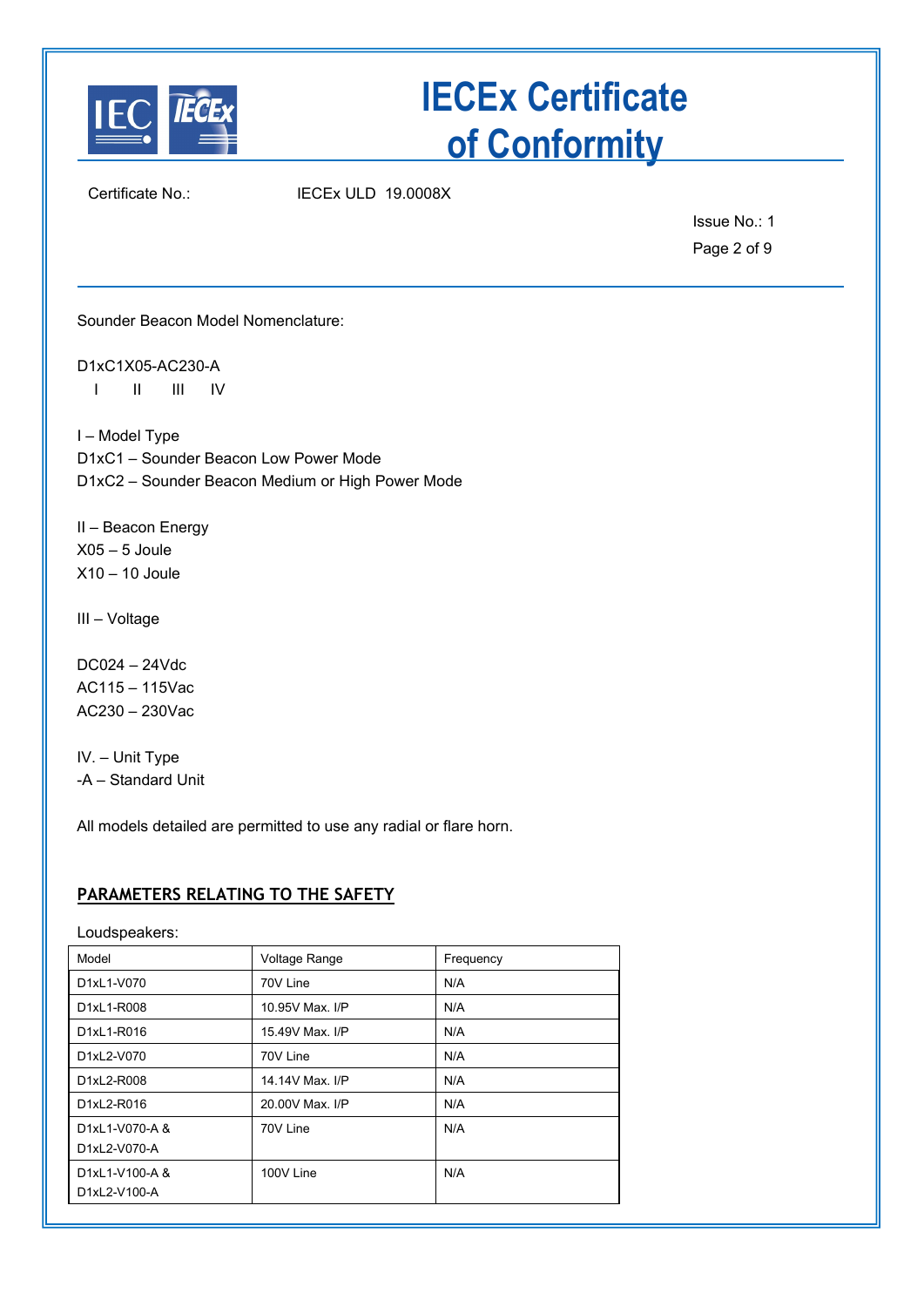

Certificate No.: IECEx ULD 19.0008X

Issue No.: 1 Page 3 of 9

| Model                                  | Voltage Range                                                                      | Frequency |
|----------------------------------------|------------------------------------------------------------------------------------|-----------|
| $D1xL1-AXIS-A &$<br>$D1xI 2-AXIS-A$    | Power over Ethernet (PoE)<br>IEEE 802.3af/802.3at Type 1<br>Class 3 (Max. 12.95 W) | N/A       |
| D1xL1-R008-A                           | 10.95V Max. I/P                                                                    | N/A       |
| D <sub>1xL1</sub> -R <sub>016</sub> -A | 15.49V Max, I/P                                                                    | N/A       |
| D1xL2-R008-A                           | 14.14V Max, I/P                                                                    | N/A       |
| D1xL2-R016-A                           | 20.00V Max. I/P                                                                    | N/A       |

'-' Horn Type

### Sounders:

| Model         | Sounder PCBA Power<br>Mode | Voltage Range | Frequency                |
|---------------|----------------------------|---------------|--------------------------|
| D1xS1-DC024-A | Low                        | 11.5-54VDC    |                          |
| D1xS1-DC024-S | Low                        | 20-28VDC      |                          |
| D1xS1-AC230-A | Low                        | 100-240VAC    | 50/60Hz                  |
| D1xS2-DC024-A | Medium & High              | 11.5-54VDC    | $\overline{\phantom{0}}$ |
| D1xS2-DC024-S | Medium & High              | 20-28VDC      |                          |
| D1xS2-AC230-A | Medium & High              | 100-240VAC    | 50/60Hz                  |

'-' Horn Type

Sounder Beacons:

| Model            | Sounder PCBA Power<br>Mode | Voltage Range | Frequency |
|------------------|----------------------------|---------------|-----------|
| D1xC1X05-DC024-A | Low                        | 20-28VDC      |           |
| D1xC1X05-AC115-A | Low                        | 110-120VAC    | 50/60Hz   |
| D1xC1X05-AC230-A | Low                        | 220-240VAC    | 50/60Hz   |
| D1xC2X05-DC024-A | Medium & High              | 20-28VDC      |           |
| D1xC2X05-AC115-A | Medium & High              | 110-120VAC    | 50/60Hz   |
| D1xC2X05-AC230-A | Medium & High              | 220-240VAC    | 50/60Hz   |
| D1xC1X10-DC024-A | Low                        | 20-28VDC      |           |
| D1xC1X10-AC115-A | Low                        | 110-120VAC    | 50/60Hz   |
| D1xC1X10-AC230-A | Low                        | 220-240VAC    | 50/60Hz   |
| D1xC2X10-DC024-A | Medium & High              | 20-28VDC      |           |
| D1xC2X10-AC115-A | Medium & High              | 110-120VAC    | 50/60Hz   |
| D1xC2X10-AC230-A | Medium & High              | 220-240VAC    | 50/60Hz   |

'-' Horn Type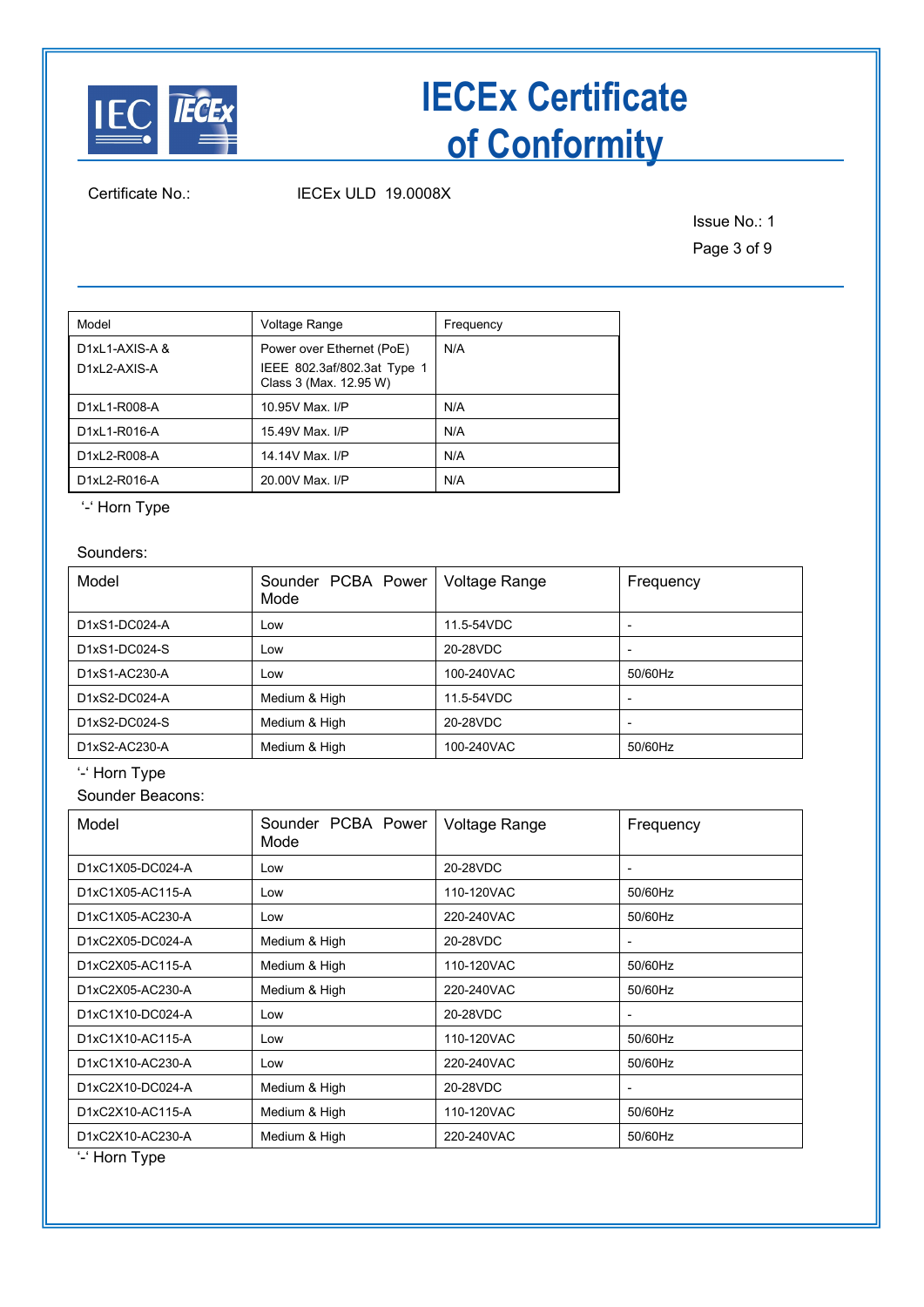

Certificate No.: IECEx ULD 19.0008X

Issue No.: 1 Page 4 of 9

Loudspeaker Temperature Range:

| <b>Models</b>                     | Temperature<br>Class (Gas) | Temperature<br>Class (Dust) | Associated Maximum<br><b>Ambient Temperature</b>     |
|-----------------------------------|----------------------------|-----------------------------|------------------------------------------------------|
| D1xL1-V070(-A)<br>D1xL1-R008(-A)  | T5                         | T86°C                       | -55 $\mathrm{^{\circ}C}$ to +75 $\mathrm{^{\circ}C}$ |
| D1xL1-R016(-A)<br>D1xL1-AXIS-A    | T <sub>6</sub>             |                             | -55 $\mathrm{^{\circ}C}$ to +60 $\mathrm{^{\circ}C}$ |
| D1xL2-V070(-A)<br>D1xL2-R008 (-A) | T <sub>5</sub>             | T91°C                       | -55 $\mathrm{^{\circ}C}$ to +75 $\mathrm{^{\circ}C}$ |
| D1xL2-R016(-A)<br>D1xL2-AXIS-A    | T <sub>6</sub>             |                             | -55 $\mathrm{^{\circ}C}$ to +55 $\mathrm{^{\circ}C}$ |
| D1xL1-V100-A                      | T <sub>5</sub>             | $T92^{\circ}C$              | -55 $\mathrm{^{\circ}C}$ to +75 $\mathrm{^{\circ}C}$ |
|                                   | T <sub>6</sub>             |                             | -55 $\mathrm{^{\circ}C}$ to 60 $\mathrm{^{\circ}C}$  |
| D1xL2-V100-A                      | T <sub>4</sub>             | T98°C                       | -55°C to 75°C                                        |
|                                   | T <sub>5</sub>             |                             | -55 $\mathrm{^{\circ}C}$ to 70 $\mathrm{^{\circ}C}$  |
|                                   | T <sub>6</sub>             |                             | -55 $\mathrm{^{\circ}C}$ to 55 $\mathrm{^{\circ}C}$  |

### Sounder Temperature Range:

| Model                 | Temperature<br>Class (Gas) | <b>Temperature Class</b><br>(Dust) | Associated Maximum<br><b>Ambient Temperature</b>     |
|-----------------------|----------------------------|------------------------------------|------------------------------------------------------|
| D1xS1-DC024-A         | T5                         | T84°C                              | -55 $\mathrm{^{\circ}C}$ to +75 $\mathrm{^{\circ}C}$ |
| Low Power             | T <sub>6</sub>             | $\overline{\phantom{a}}$           | -55 $\mathrm{^{\circ}C}$ to +70 $\mathrm{^{\circ}C}$ |
| D1xS1-DC024-S         | T <sub>5</sub>             | $T84^{\circ}$ C                    | -55 $\mathrm{^{\circ}C}$ to +75 $\mathrm{^{\circ}C}$ |
| Low Power             | T6                         | $\overline{\phantom{a}}$           | -55 $\mathrm{^{\circ}C}$ to +70 $\mathrm{^{\circ}C}$ |
| D1xS1-AC230-A         | T5                         | $T82^{\circ}C$                     | -55 $\mathrm{^{\circ}C}$ to +75 $\mathrm{^{\circ}C}$ |
| Low Power             | T <sub>6</sub>             | $\overline{\phantom{a}}$           | -55 $\mathrm{^{\circ}C}$ to +70 $\mathrm{^{\circ}C}$ |
| D1xS2-DC024-A         | T5                         | $T95^{\circ}C$                     | -55 $\mathrm{^{\circ}C}$ to +75 $\mathrm{^{\circ}C}$ |
| Medium and High Power | T <sub>6</sub>             | $\overline{\phantom{a}}$           | -55 $\mathrm{^{\circ}C}$ to +60 $\mathrm{^{\circ}C}$ |
| D1xS2-DC024-S         | T5                         | $T95^{\circ}C$                     | -55 $\mathrm{^{\circ}C}$ to +75 $\mathrm{^{\circ}C}$ |
| Medium and High Power | T <sub>6</sub>             | $\overline{\phantom{a}}$           | -55 $\mathrm{^{\circ}C}$ to +60 $\mathrm{^{\circ}C}$ |
| D1xS2-AC230-A         | T <sub>5</sub>             | $T93^{\circ}C$                     | -55 $\mathrm{^{\circ}C}$ to +75 $\mathrm{^{\circ}C}$ |
| Medium and High Power | T <sub>6</sub>             |                                    | -55 $\mathrm{^{\circ}C}$ to +60 $\mathrm{^{\circ}C}$ |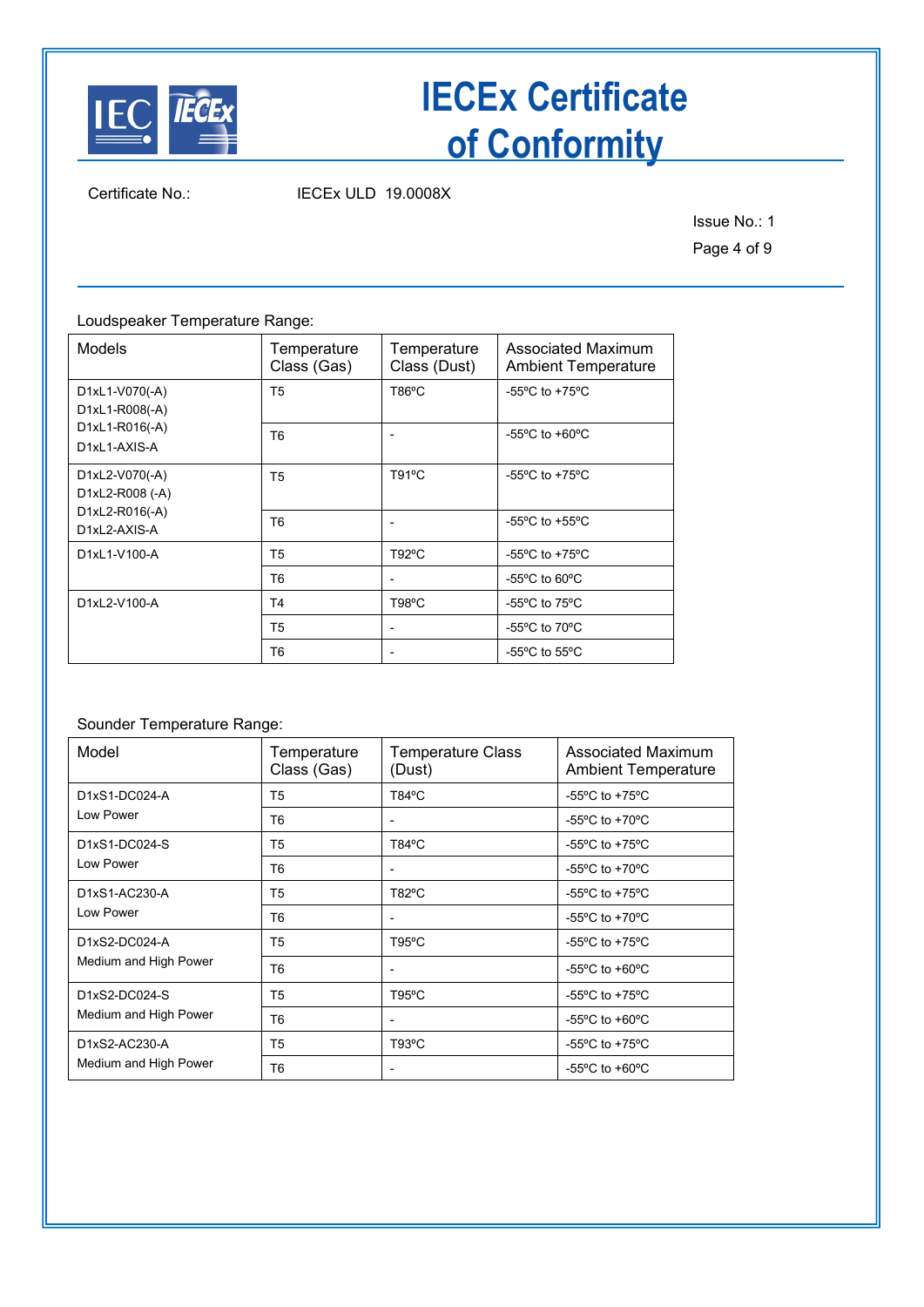

Certificate No.: IECEx ULD 19.0008X

Issue No.: 1 Page 5 of 9

Sounder Beacon Temperature Range:

| Model                 | Temperature<br>Class (Gas) | Temperature<br>Class<br>(Dust) | Associated Maximum<br><b>Ambient Temperature</b>     |
|-----------------------|----------------------------|--------------------------------|------------------------------------------------------|
| D1xC1X05-DC024-A      | T <sub>4</sub>             | T115°C                         | -55 $\mathrm{^{\circ}C}$ to +75 $\mathrm{^{\circ}C}$ |
| Low Power             | T <sub>5</sub>             |                                | -55°C to +55°C                                       |
|                       | T <sub>6</sub>             |                                | -55°C to +40°C                                       |
| D1xC1X05-AC115-A      | T <sub>4</sub>             | T122°C                         | -55°C to +75°C                                       |
| Low Power             | T <sub>5</sub>             |                                | -55°C to +45°C                                       |
| D1xC1X05-AC230-A      | T4                         | T122°C                         | -55 $\mathrm{^{\circ}C}$ to +75 $\mathrm{^{\circ}C}$ |
| Low Power             | T <sub>5</sub>             |                                | -55°C to +45°C                                       |
| D1xC2X05-DC024-A      | T <sub>4</sub>             | T115°C                         | -55 $\mathrm{^{\circ}C}$ to +75 $\mathrm{^{\circ}C}$ |
| Medium and High Power | T <sub>5</sub>             | $\overline{a}$                 | -55°C to +55°C                                       |
|                       | T <sub>6</sub>             |                                | -55 $\mathrm{^{\circ}C}$ to +40 $\mathrm{^{\circ}C}$ |
| D1xC2X05-AC115-A      | T <sub>4</sub>             | T122°C                         | -55°C to +75°C                                       |
| Medium and High Power | T <sub>5</sub>             |                                | -55°C to +45°C                                       |
| D1xC2X05-AC230-A      | T <sub>4</sub>             | T122°C                         | -55°C to +75°C                                       |
| Medium and High Power | T <sub>5</sub>             |                                | -55°C to +45°C                                       |
| D1xC1X10-DC024-A      | T <sub>3</sub>             | T137°C                         | -55 $\mathrm{^{\circ}C}$ to +75 $\mathrm{^{\circ}C}$ |
| Low Power             | T4                         |                                | -55°C to +65°C                                       |
| D1xC1X10-AC115-A      | T <sub>3</sub>             | T145°C                         | -55 $\mathrm{^{\circ}C}$ to +75 $\mathrm{^{\circ}C}$ |
| Low Power             | T <sub>4</sub>             |                                | -55°C to +60°C                                       |
| D1xC1X10-AC230-A      | T <sub>3</sub>             | T145°C                         | -55°C to +75°C                                       |
| Low Power             | T4                         |                                | -55 $\mathrm{^{\circ}C}$ to +60 $\mathrm{^{\circ}C}$ |
| D1xC2X10-DC024-A      | T <sub>3</sub>             | T137°C                         | -55 $\mathrm{^{\circ}C}$ to +75 $\mathrm{^{\circ}C}$ |
| Medium and High Power | T4                         |                                | -55°C to +65°C                                       |
| D1xC2X10-AC115-A      | T <sub>3</sub>             | T145°C                         | -55 $\mathrm{^{\circ}C}$ to +75 $\mathrm{^{\circ}C}$ |
| Medium and High Power | T <sub>4</sub>             |                                | -55 $\mathrm{^{\circ}C}$ to +60 $\mathrm{^{\circ}C}$ |
| D1xC2X10-AC230-A      | T <sub>3</sub>             | T145°C                         | -55°C to +75°C                                       |
| Medium and High Power | T <sub>4</sub>             | $\overline{\phantom{a}}$       | -55 $\mathrm{^{\circ}C}$ to +60 $\mathrm{^{\circ}C}$ |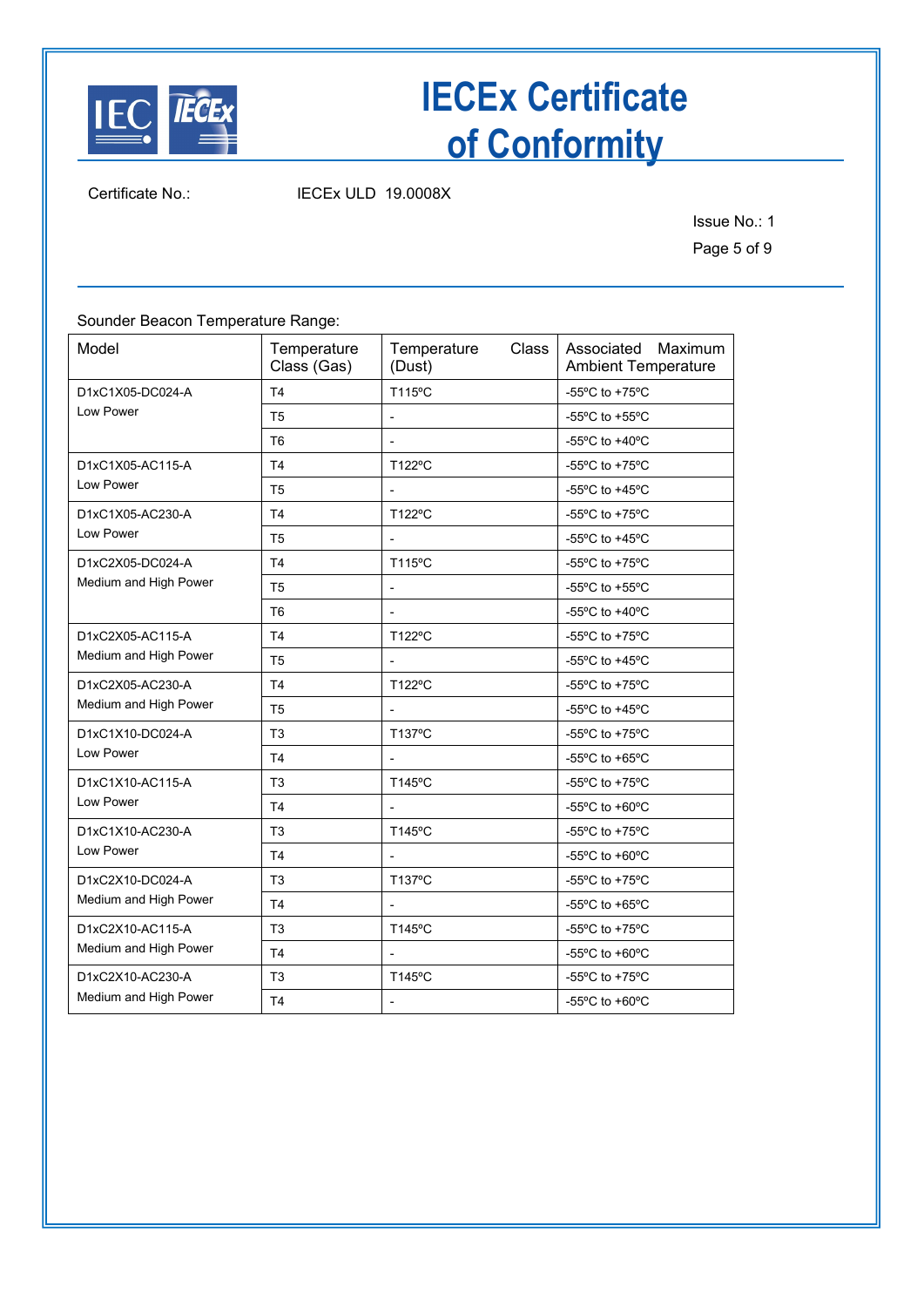

Certificate No.: IECEx ULD 19.0008X

Issue No.: 1 Page 6 of 9

### **MARKING**

Marking has to be readable and indelible; it has to include the following indications:

#### **Example of D1xL\***

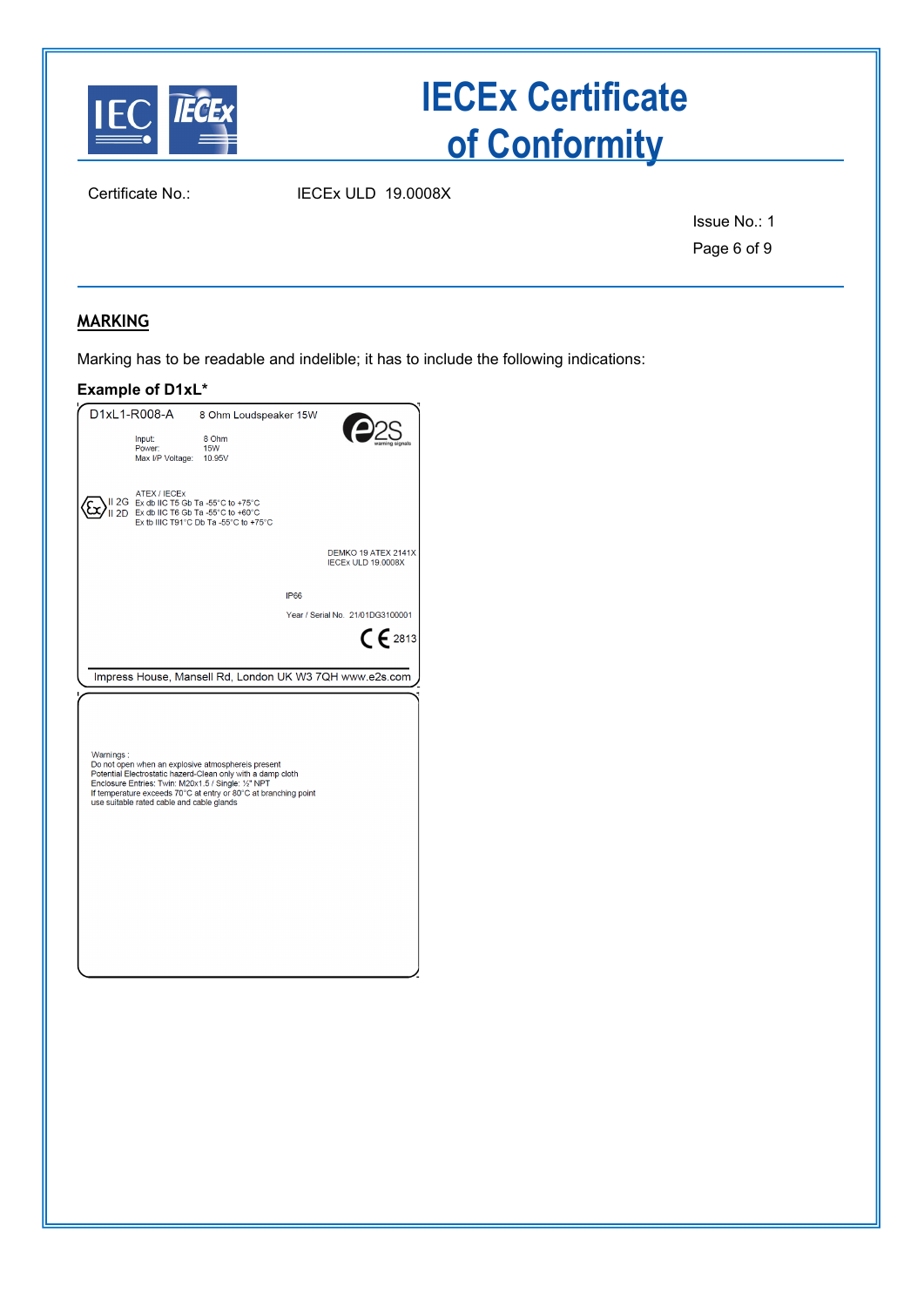

Certificate No.: IECEx ULD 19.0008X

Issue No.: 1 Page 7 of 9

#### **Example of D1xS\***

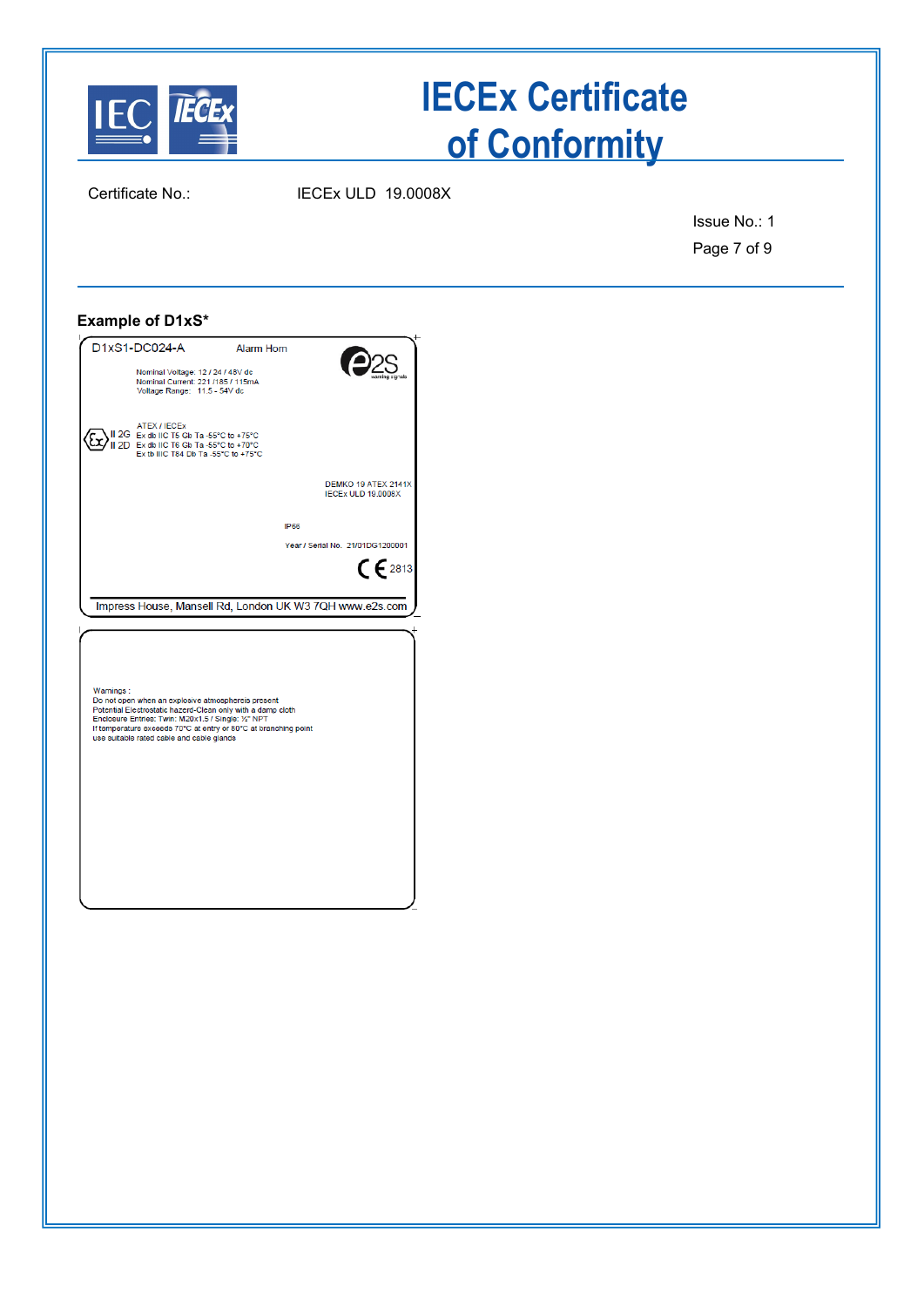

Certificate No.: IECEx ULD 19.0008X

Issue No.: 1 Page 8 of 9

#### **Example of D1xC\***